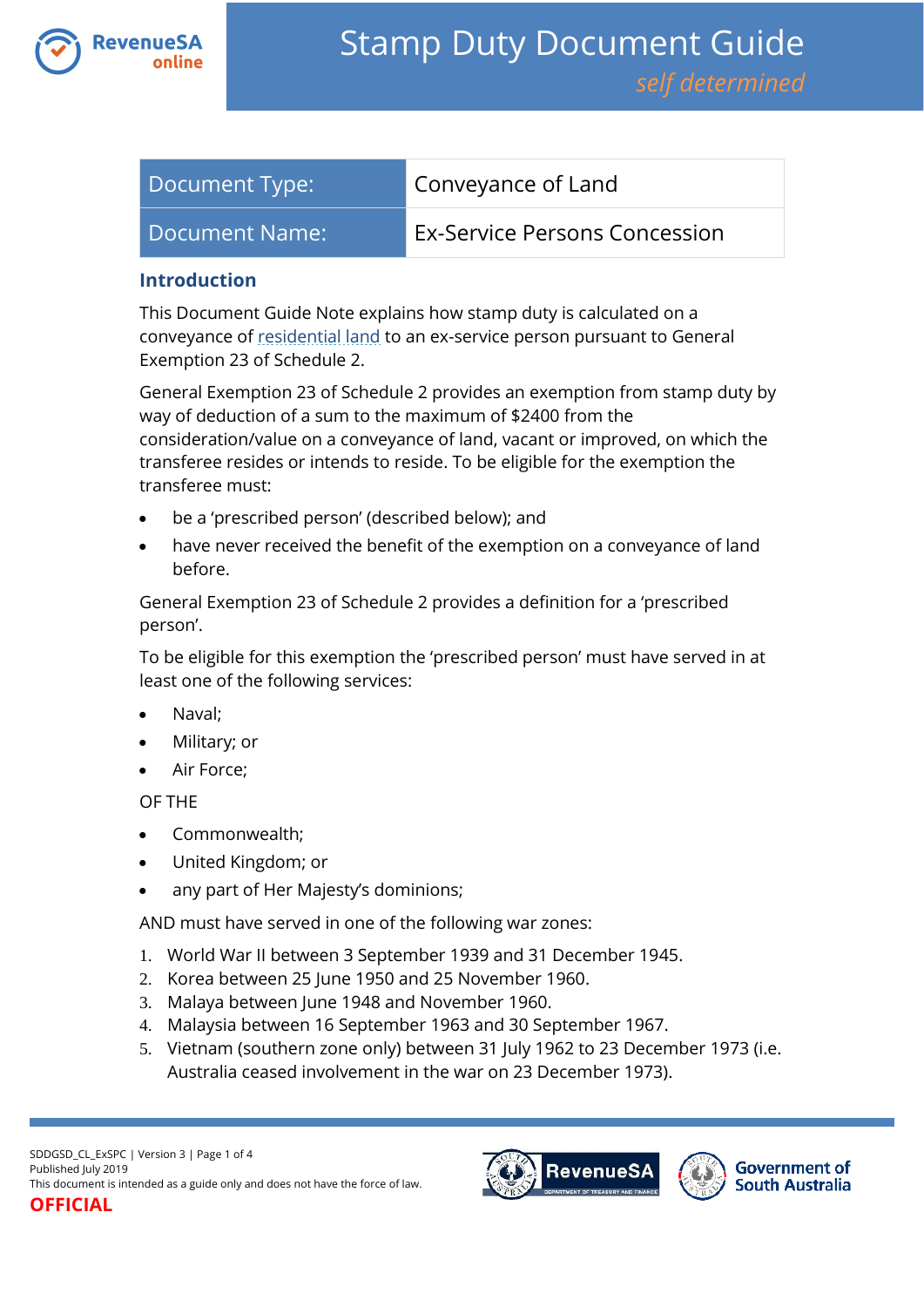

The exemption applies regardless of whether the person is still serving at the time of claiming the exemption.

A 'prescribed person' includes a widow of a deceased person who served as described above.

You will need to indicate whether the land is used as **residential** or **nonresidential**. For further advice on this refer to the [Document Guide](https://www.revenuesa.sa.gov.au/stampduty/stamp-duty-document-guide#Glossary) Page.

The Treasurer has approved, on a case by case basis, the provision of *ex gratia*  relief from stamp duty in line with this exemption for recipients of the Australian Active Service Medal 1945 to 1975 and/or the Australian Active Service Medal, who are otherwise entitled to the exemption other than not having been on active service in a proclaimed area or operation.

For further information refer to [Revenue Ruling SDA006.](https://www.revenuesa.sa.gov.au/forms-and-publications/information-circulars-and-revenue-rulings/revenue-rulings/sda006)

#### **What documents can I self-determine under this document type?**

The document can be in the form of:

a LTO Form T1 - Transfer.

# **What types of transactions can I self-determine under this document type?**

A conveyance of land is deemed **suitable** for self-determination under this document type where:

- the transferee is a 'prescribed person' as defined in the *Stamp Duties Act 1923* under Schedule 2, General Exemption 23; and
- the prescribed person has **never** previously received the benefit of the exemption on a conveyance of land (vacant or improved).

The document can be self-determined under this heading regardless as to whether:

- the document conveys a full or fractional interest in the land;
- a consideration is passing between the parties; and/or
- the parties to the transaction are related or unrelated.

#### **What evidence do I need to retain for audit purposes?**

For audit purposes, you will need to retain the following documentation either in paper form or electronic form:

- a copy of the documents;
- evidence that a stamp duty determination has been made (i.e. Certificate of Stamp Duty, Document ID or stamped document);



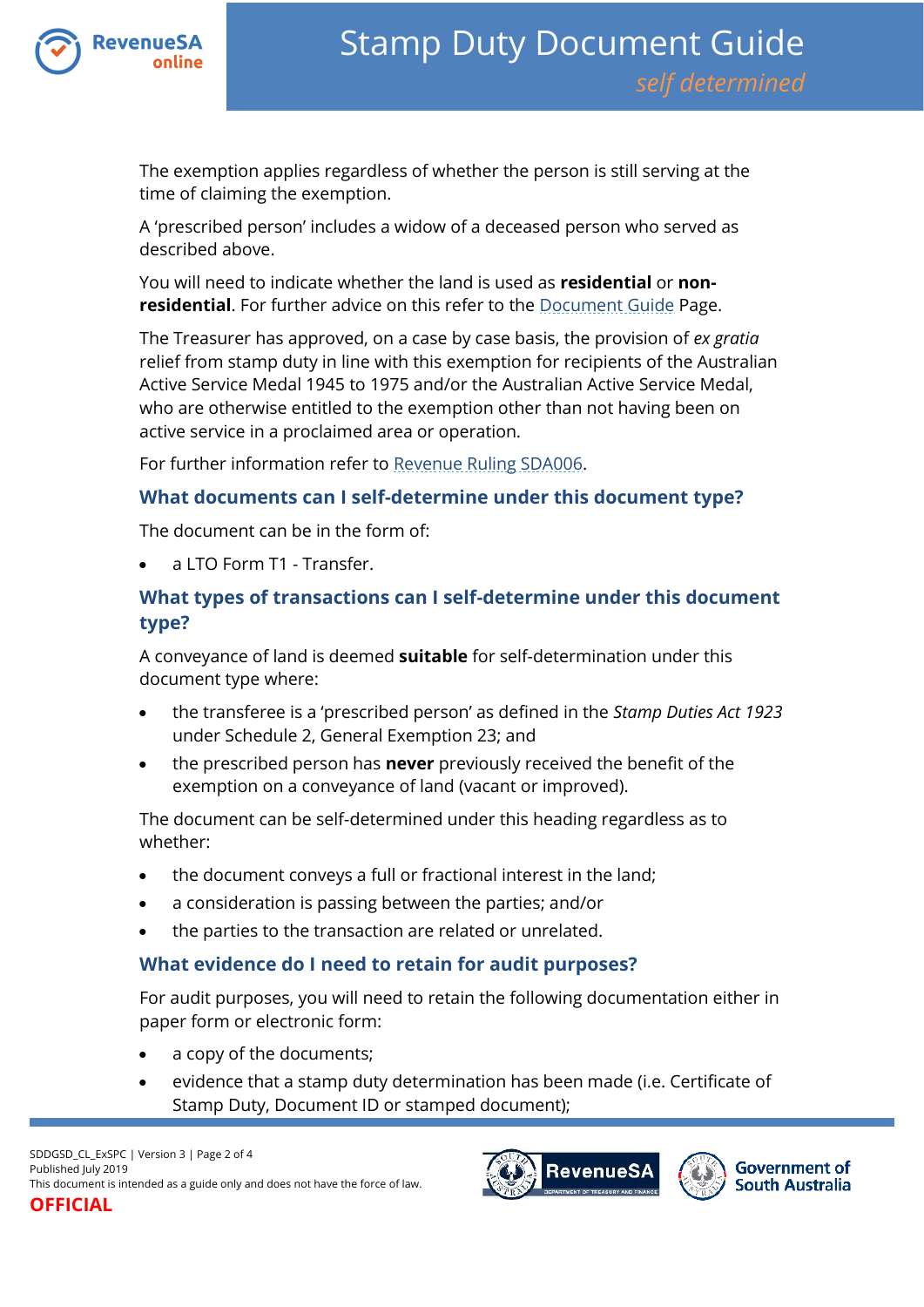

- evidence of service of the 'prescribed person' (or their widow) e.g. pay book, discharge papers etc.;
- a copy of the contract for sale and purchase (if applicable); and
- evidence of the market value of the land as at the date of conveyance (where the parties are related or the transfer conveys a fractional interest).

### **What Section(s) of the** *Stamp Duties Act 1923* **applies?**

Schedule 2, General Exemption 23.

## **What stamp duty is payable on this document?**

The stamp duty is calculated using the *ad valorem* conveyance rate of stamp duty on the **greater** of the:

- **consideration** minus \$2400; or
- **market value** minus \$2400.

RevenueSA Online requires you to enter the **consideration** or the **market value**, WHICHEVER IS THE GREATER. RevenueSA Online will automatically deduct the exemption when calculating the stamp duty.

If there is a dispute regarding the market value of the land for stamp duty purposes, the document must be **submitted to the Commissioner for assessment** with full details as to why the value is being disputed.

# **Example**

Conveyance of land to an eligible ex-service person

Max served in the Southern Zone of the Vietnam war for the period 1 August 1962 to 31 July 1963. He has never received the benefit of the exemption before and is now claiming the exemption on the purchase of a house at Plympton for \$250 000 in which he will reside.

All of the criteria pursuant to Schedule 2, General Exemption 23 have been met, Max is entitled to the active ex-service person's exemption.

Assuming the consideration represents the market value, the stamp duty would be calculated as follows:

Consideration or Market value - \$2400 = Amount on which stamp duty is calculated

 $$250,000 - $2400 = $247,600$ 

The stamp duty will be charged on \$247 600 (i.e. \$8853 stamp duty).